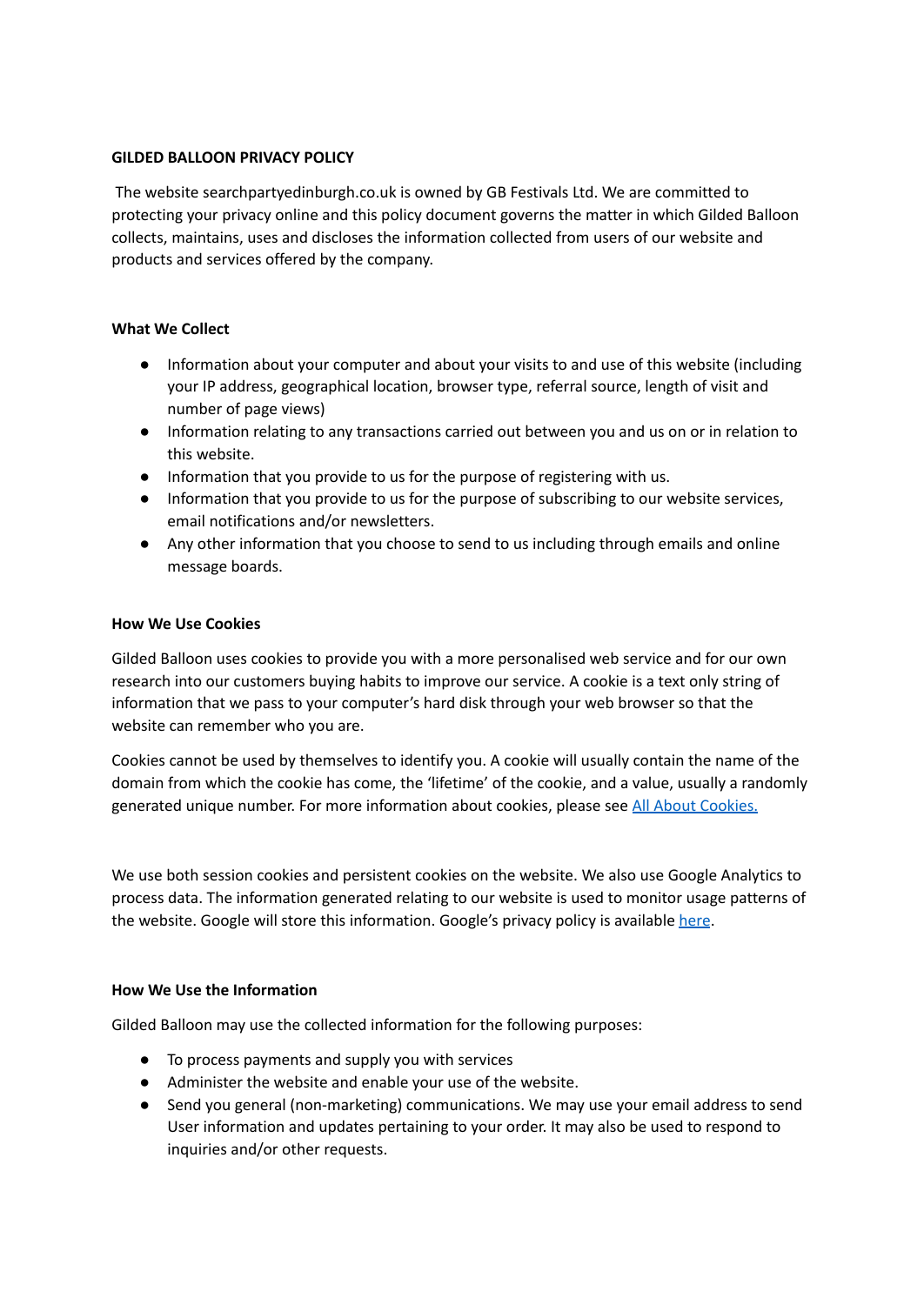● Send to you our email newsletter and other marketing communications relating to our business or the businesses of carefully selected third parties where you have specifically agreed to this. You can opt-out of this communication at any time

## **What We Disclosure**

We may share personal information with our employees, agents, suppliers, or subcontracts to assist us with the purposes listed above. Gilded Balloon does not sell, trade or rent your personal information to third parties.

We may also disclose information in the following circumstances:

- When required to assist any legal proceedings or prospective legal proceedings
- In order to establish, exercise or defend our legal rights (including providing information to others for the purposes of fraud prevention and reducing credit risk)
- To the purchaser (or prospective purchaser) of any business or asset which we are (or are contemplating) selling.

## **How We Store Information**

All personal information you provide to the Company are stored on our secure servers with restricted access. In deciding to voluntarily provide us your personal information, you agree to the transfer and storage of your personal data on our servers and of that of our suppliers.

The Company takes reasonable technical means to ensure a safe environment and protect user data.

However, given the public nature of the internet network, Users acknowledges and agree that the security of communications through the internet cannot be guaranteed. Therefore, the company cannot guarantee nor shall bear any liability for any breach of confidentiality, hacking, viruses, loss or alteration of information transmitted or hosted on the company's systems.

#### **Third Parties**

This website contains links to other websites and advertising by third parties. We are not responsible for the privacy policies or practices of these websites. By visiting these sites or engaging in their advertising, you are subject to their terms and policies.

## **Updating / Viewing Your Information**

If you believe that the information we hold about you needs to be updated or corrected, please contact [boxoffice@gildedballoon.co.uk](mailto:boxoffice@gildedballoon.co.uk)

You may request to be sent any personal information we hold about you. Provision of this information will incur a fee of £10.00

**Your Acceptance of Terms**